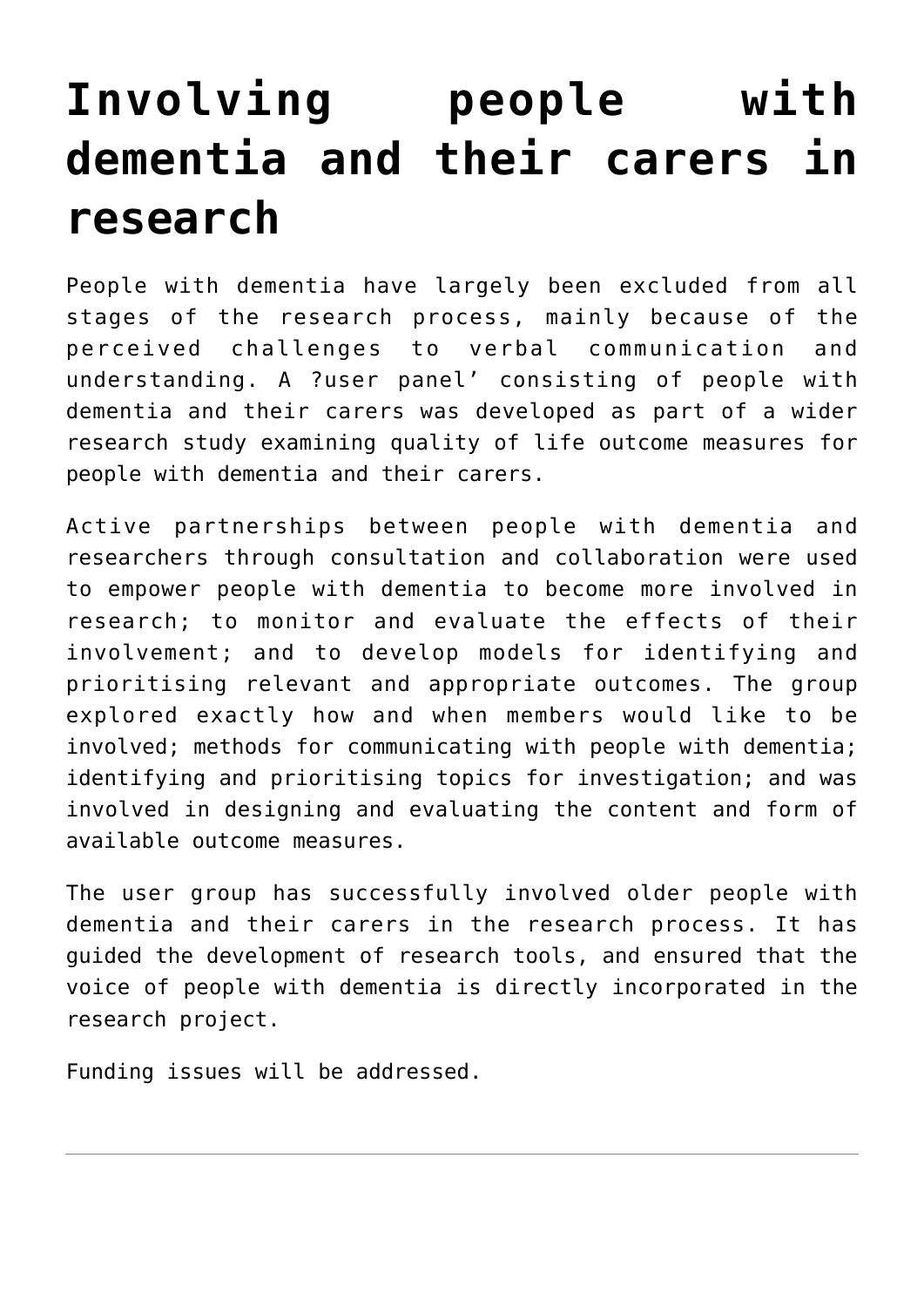## **[Making a difference in the](https://www.invo.org.uk/posttypeconference/making-a-difference-in-the-mental-health-services/) [mental health services](https://www.invo.org.uk/posttypeconference/making-a-difference-in-the-mental-health-services/)**

This paper provides an account of an action research project undertaken by Suresearch, a Midland based user-led network of people using mental health services and their allies involved in research and education. This project, commissioned by the Birmingham and Solihull Mental Health Trust, was designed to promote user involvement in clinical governance in the Trust. Building on work previously undertaken by Suresearch on what service users valued in mental health services in Birmingham, this project focused on three service sites in the Trust. Suresearch researchers worked with service users and staff on those sites to audit the service being provided from a users' perspective and identify changes that could be made to make the services more effective in supporting users mental health and recovery. The paper describes the project and reflects on lessons learnt in its dissemination and implementation phases.

# **[Implementing the Statement on](https://www.invo.org.uk/posttypeconference/implementing-the-statement-on-consumer-and-community-participation-in-health-and-medical-research-in-australia/) [Consumer and Community](https://www.invo.org.uk/posttypeconference/implementing-the-statement-on-consumer-and-community-participation-in-health-and-medical-research-in-australia/) [Participation in Health and](https://www.invo.org.uk/posttypeconference/implementing-the-statement-on-consumer-and-community-participation-in-health-and-medical-research-in-australia/) [Medical Research in Australia](https://www.invo.org.uk/posttypeconference/implementing-the-statement-on-consumer-and-community-participation-in-health-and-medical-research-in-australia/)**

This report focuses on disseminating and implementing research, based on an Australian pilot. In 2004, the Consumers' Health Forum of Australia (CHF) and the National Health and Medical Research Council (NHvIRC) are collaborating to implement their joint Statement on Consumer and Community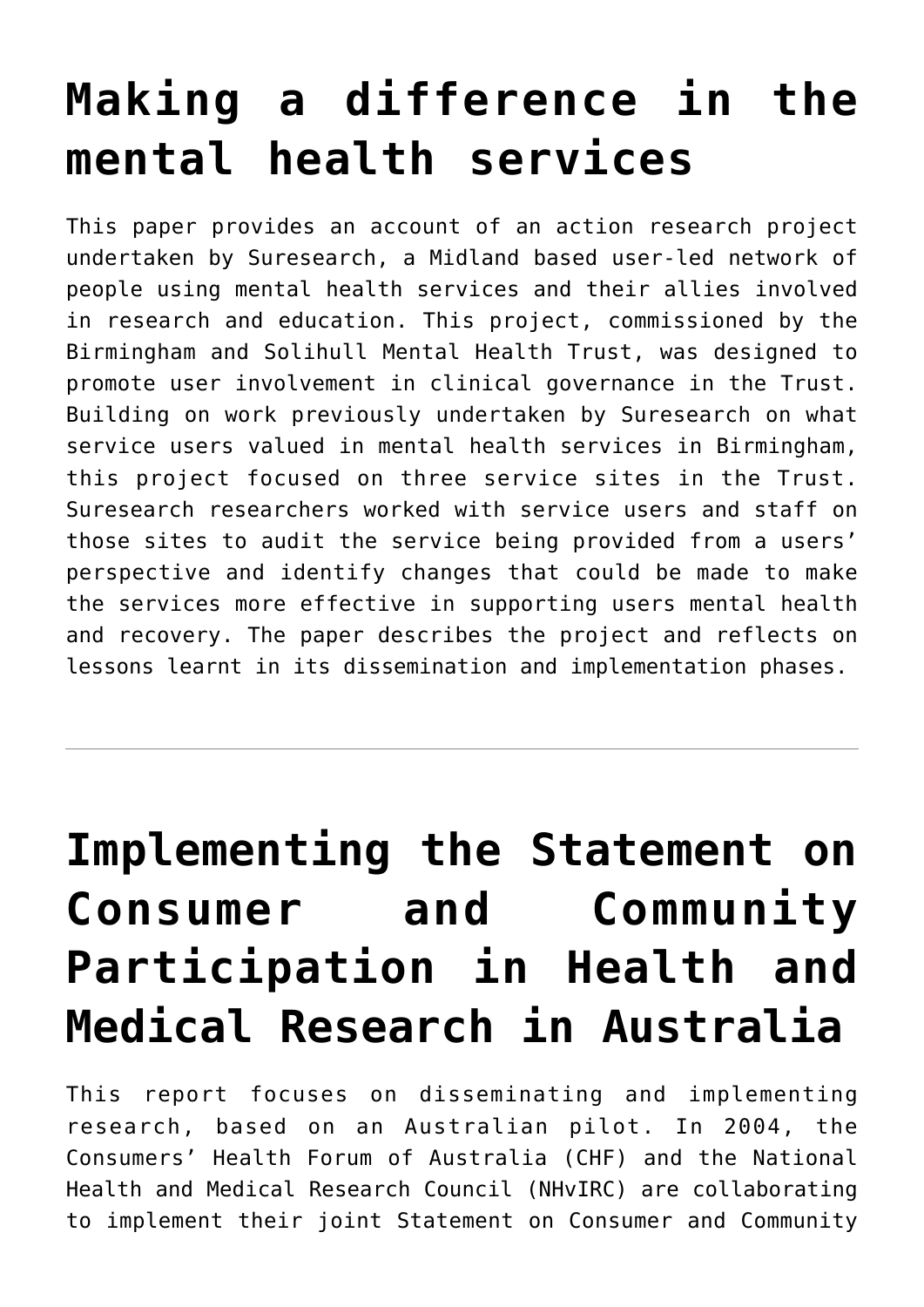Participation in Health and Medical Research.

CHF's membership comprises over 100 Australian health consumer organisations. It provides a consumer perspective on national health issues to balance the views of health care providers, government and industry. NHMRC is Australia's leading funding agency for health and medical research.

This action-research project focuses on two pilot sites, the National Ageing Research Institute in Melbourne and the Queensland Institute of Medical Research. These sites vary in their size, type of research and consumer links. The former has an identified consumer group of older people whilst the latter faces greater challenges in engaging consumers due to its diversity of research interests. Materials being developed include a model framework for consumer participation, resources for consumers involved in research and educational material for the NHMRC's Human Research Ethics Handbook.

This report discusses relationship building between researchers and consumers who are sharing information about research through seminars, community events, and other methods of joint engagement.

# **[Collaborative research with](https://www.invo.org.uk/posttypeconference/collaborative-research-with-older-gay-men-and-lesbians/) [older gay men and lesbians](https://www.invo.org.uk/posttypeconference/collaborative-research-with-older-gay-men-and-lesbians/)**

This paper examines a recently funded project into the needs of older gay men and lesbians in the Bournemouth, Poole and Dorset area, funded via a Community Fund grant. This is a joint project between Bournemouth University and Help and Care, a local voluntary sector agency working with older people and their carers.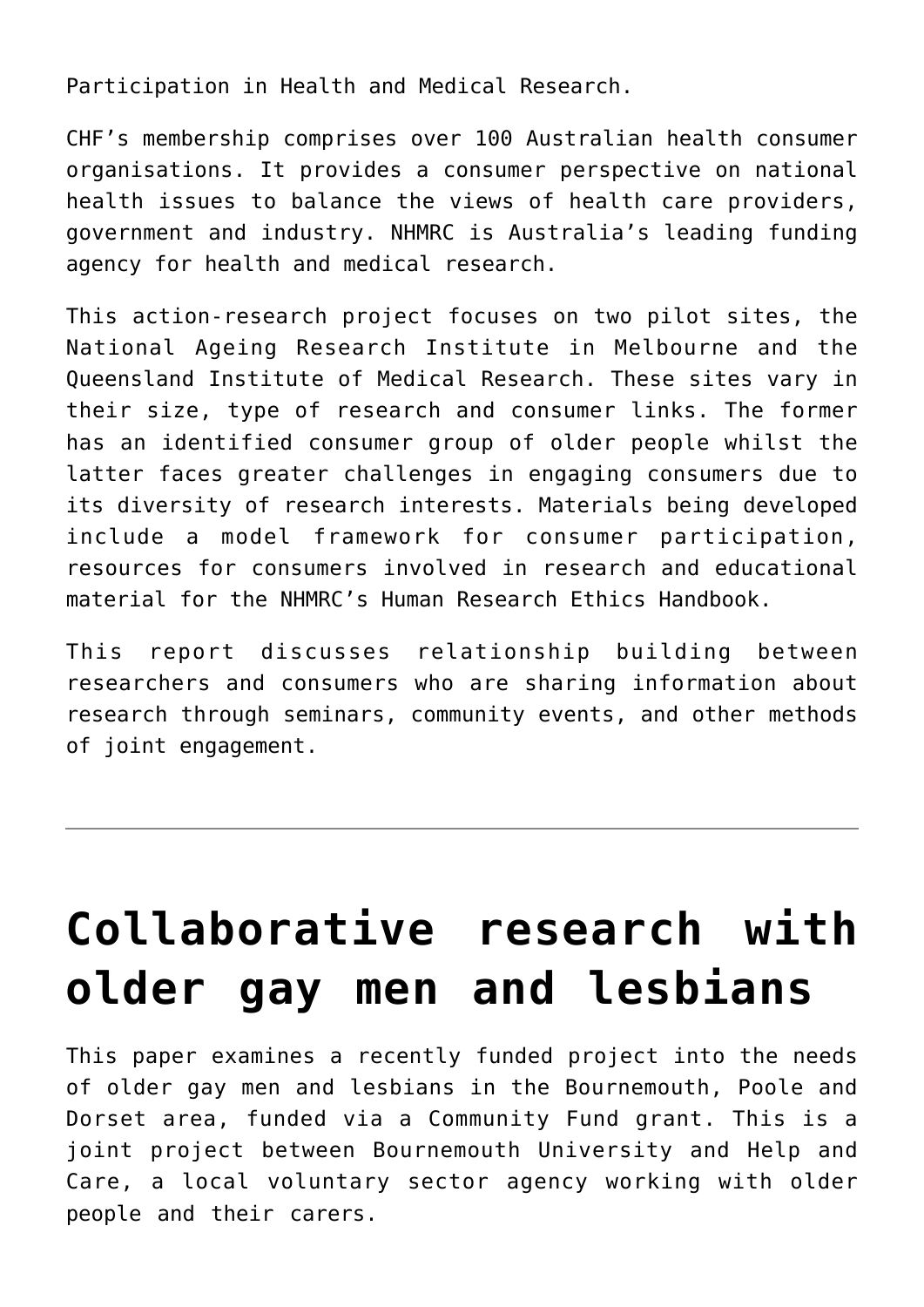The paper will provide an overview of the existing literature in this area and will add to this by providing practical examples experienced in the first year of this project. The paper will examine issues relating to the recruitment of volunteers, the identification and prioritising of themes and the tensions relating to this type of research. This project is using a collaborative model through a Participatory Action Research methodology. The importance of approaching research with minority groups of older people in an inclusive way, and the implications of participatory research will be also be explored.

# **[Discovering the research](https://www.invo.org.uk/posttypeconference/discovering-the-research-priorities-of-people-with-type-2-diabetes/) [priorities of people with](https://www.invo.org.uk/posttypeconference/discovering-the-research-priorities-of-people-with-type-2-diabetes/) [type 2 diabetes](https://www.invo.org.uk/posttypeconference/discovering-the-research-priorities-of-people-with-type-2-diabetes/)**

This paper describes a piece of research in which diabetes service users collaborated at every stage.

A reference group of health professionals and service user representatives was set up to define our research question. We wanted to find out what the important areas of diabetic people's lives were. We aimed to define and prioritise some research questions from these important areas and compare these with the Department of Health's research priorities.

On the reference group's advice professionals who understood the language, dialects and culture of the minority ethnic groups that made up the local diabetic community joined the research team. Six focus groups were run to discuss the issues that people with diabetes considered important areas to research. Representatives of the focus group participants were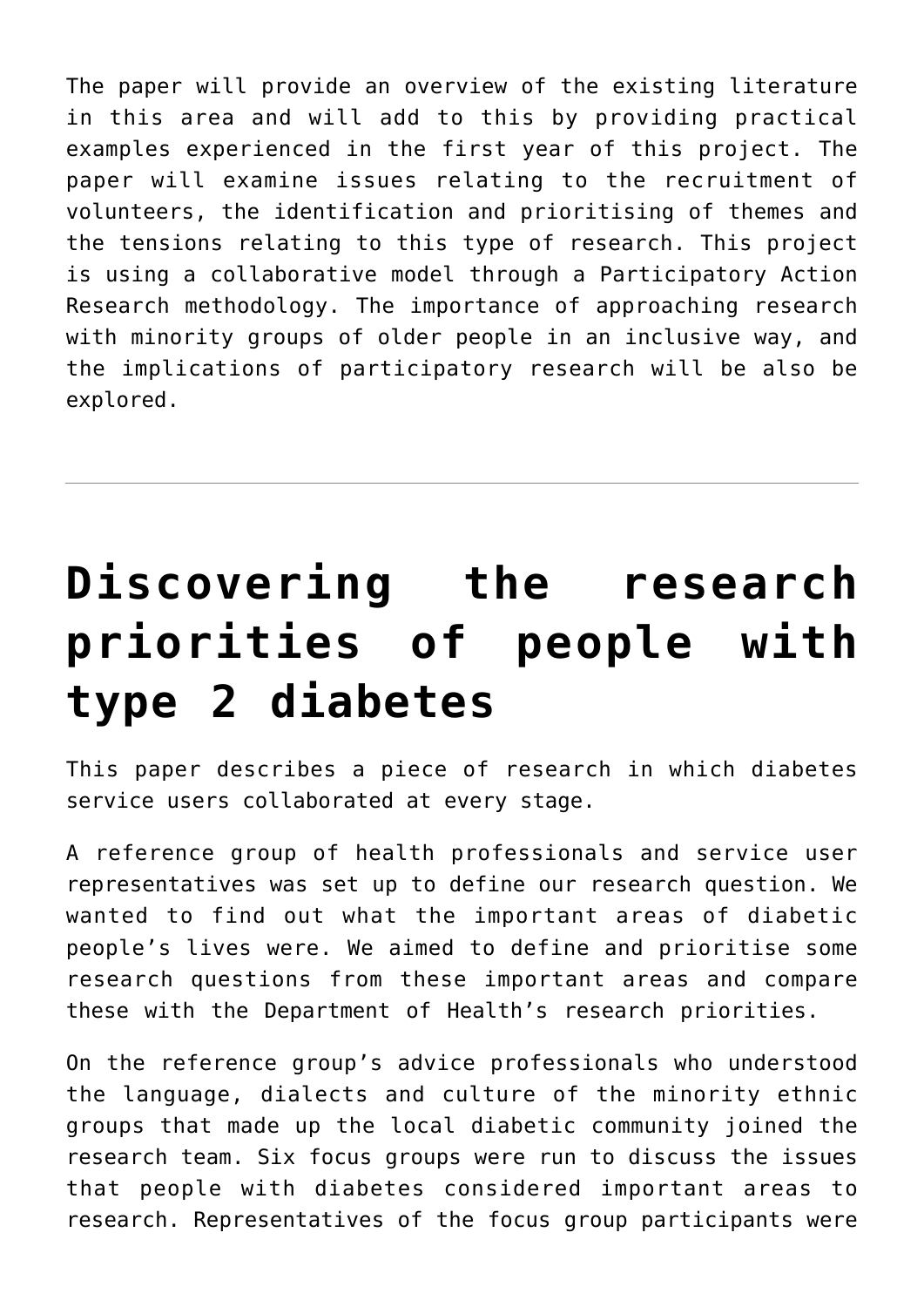involved in the analysis and dissemination of the findings.

This method of determining research priorities in diabetes finds very different results to more traditional expert based methods. The potential advantages and disadvantages are explored. The difficulties encountered in carrying out this study and the issue of representation of service user views are also discussed.

#### **[Service user involvement](https://www.invo.org.uk/posttypeconference/service-user-involvement-in-forensic-mental-health-research/) [in](https://www.invo.org.uk/posttypeconference/service-user-involvement-in-forensic-mental-health-research/) [forensic mental health](https://www.invo.org.uk/posttypeconference/service-user-involvement-in-forensic-mental-health-research/) [research](https://www.invo.org.uk/posttypeconference/service-user-involvement-in-forensic-mental-health-research/)**

Although substantial work has been undertaken in developing methods of involving service users in research, the forensic mental health context does present a number of unique problems associated with access, the need to maintain security, confidentiality and the protection of individuals.

The UK Department of Health's Forensic Mental Health Research and Development Programme commissions research on the management of people with personality disorder or severe mental illness within settings of differing levels of security, from maximum secure hospitals to those in community settings. It also commissions work related to the mental health of prisoners.

The Programme has taken a variety of approaches to involving service users in the research process

Commissioning an expert paper "User Involvement in Forensic Mental Health Research and Development" by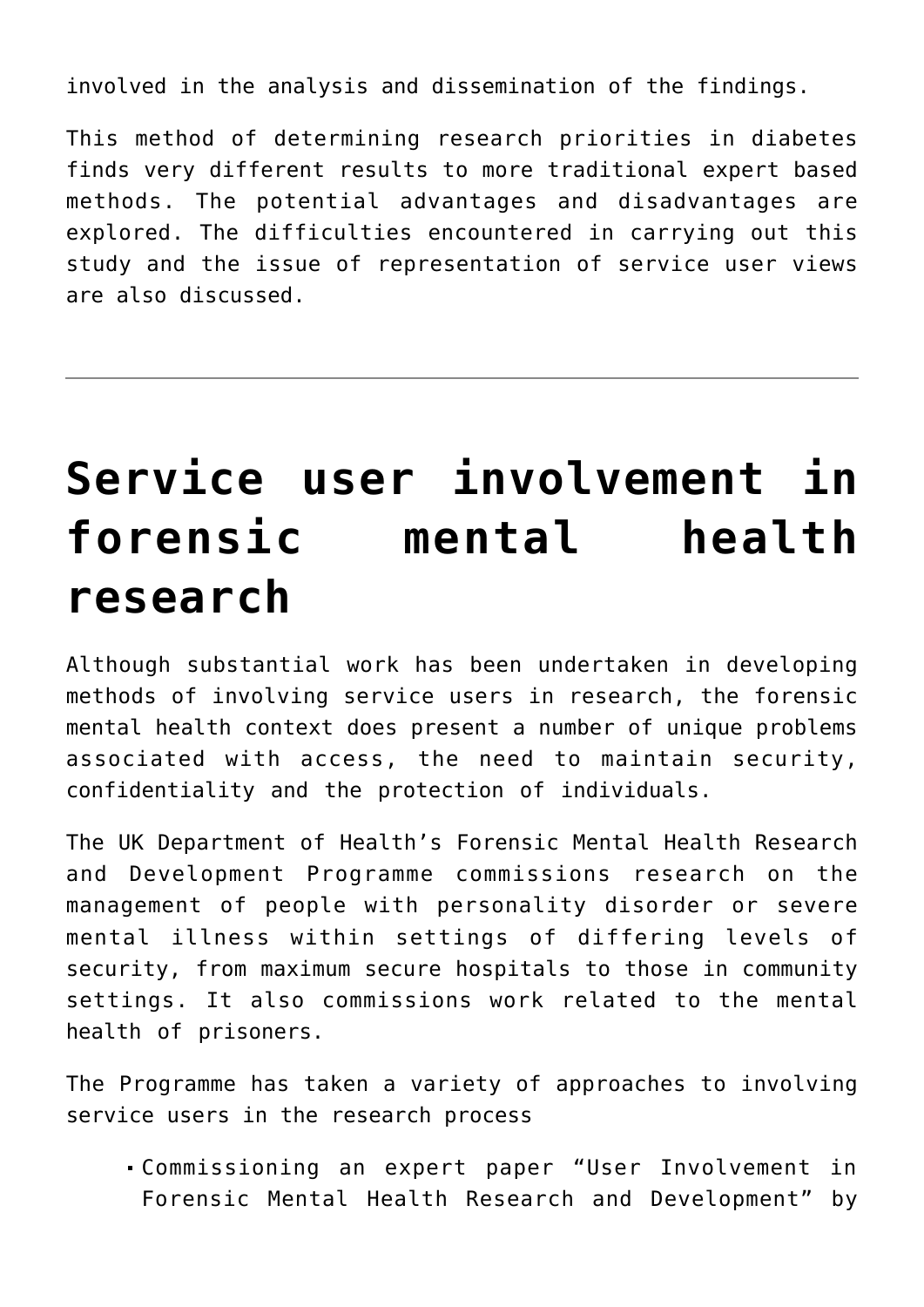Alison Faulkner and Brigid Morris.

- Inviting service users to sit on the Programme's Advisory Board
- Involving service users in the peer review process including a pilot study being undertaken within Rampton High Secure Hospital to involve patients from forensic settings in peer reviewing
- Commissioning research projects which address service user involvement in forensic mental health research

This paper will describe the problems and solutions of service user involvement in forensic mental health research and will raise issues around meaningful service user involvement in research commissioning.

# **[Public perspectives on](https://www.invo.org.uk/posttypeconference/public-perspectives-on-assessing-what-works-in-health-care/) [assessing what works in](https://www.invo.org.uk/posttypeconference/public-perspectives-on-assessing-what-works-in-health-care/) [health care](https://www.invo.org.uk/posttypeconference/public-perspectives-on-assessing-what-works-in-health-care/)**

We have gathered public perceptions on assessing 'what works?' in health by asking people what is most important to assess and how should this be done. We have done this with people working with the Cochrane Collaboration and the NHS Health Technology Assessment Programme.

Here we shall present perceptions from the public on testing 'what works', how we have developed systems and resources to help people comment at the stages of commissioning and publishing research, and how we are evaluating those systems and resources.

We shall describe: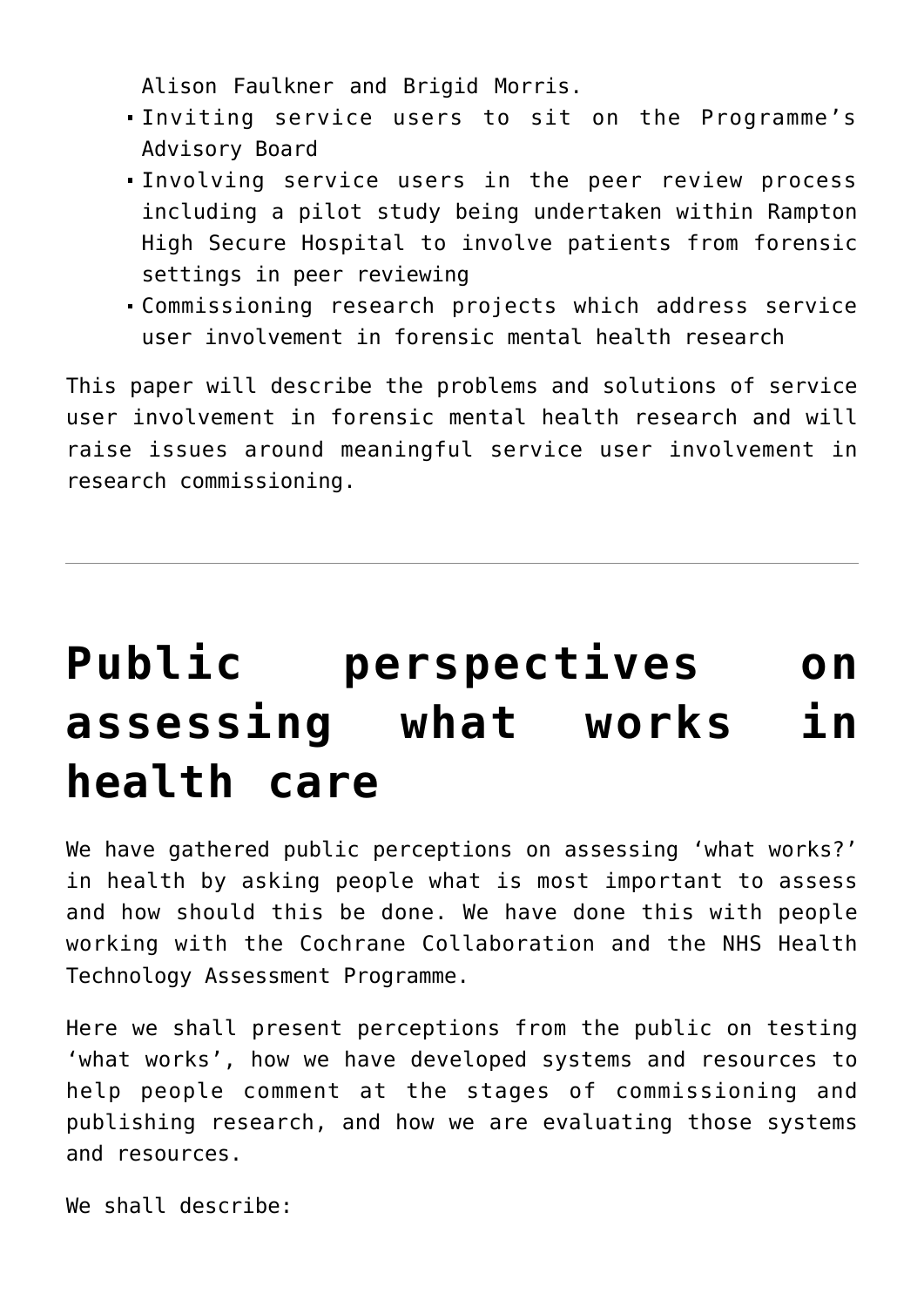- ideas that have come from members of the public that can be incorporated into health technology assessment;
- how these relate to ideas from health professionals and researchers;
- how members of the public are central to the development of resources to support public involvement;
- how members of the public have responded to systems and resources to support their involvement
- methods for describing what the public has to offer health technology assessment

We shall raise for discussion the need to balance sufficient guidance for public peer review of health technology assessment without constraining their contributions.

#### **[Involving users in NHS](https://www.invo.org.uk/posttypeconference/involving-users-in-nhs-research/) [research](https://www.invo.org.uk/posttypeconference/involving-users-in-nhs-research/)**

This paper will provide a model for involving users in the NHS research process as a mechanism of improving quality of research. The chosen conference theme will be addressed through discussion of the development and implementation of the model. The issues are:

- Identifying and involving users: The Cardiothoracic Centre ? Liverpool NHS Trust (CTC) has established a Service Users Research Awareness Sub-Group (SURASG) – bringing together service users with an interest in research issues at the CTC.
- Establishing a meaningful role: The group critically review lay summaries and patient information sheets for all research which is proposed at the CTC. It has been agreed that all recommendations made by the SURASG will